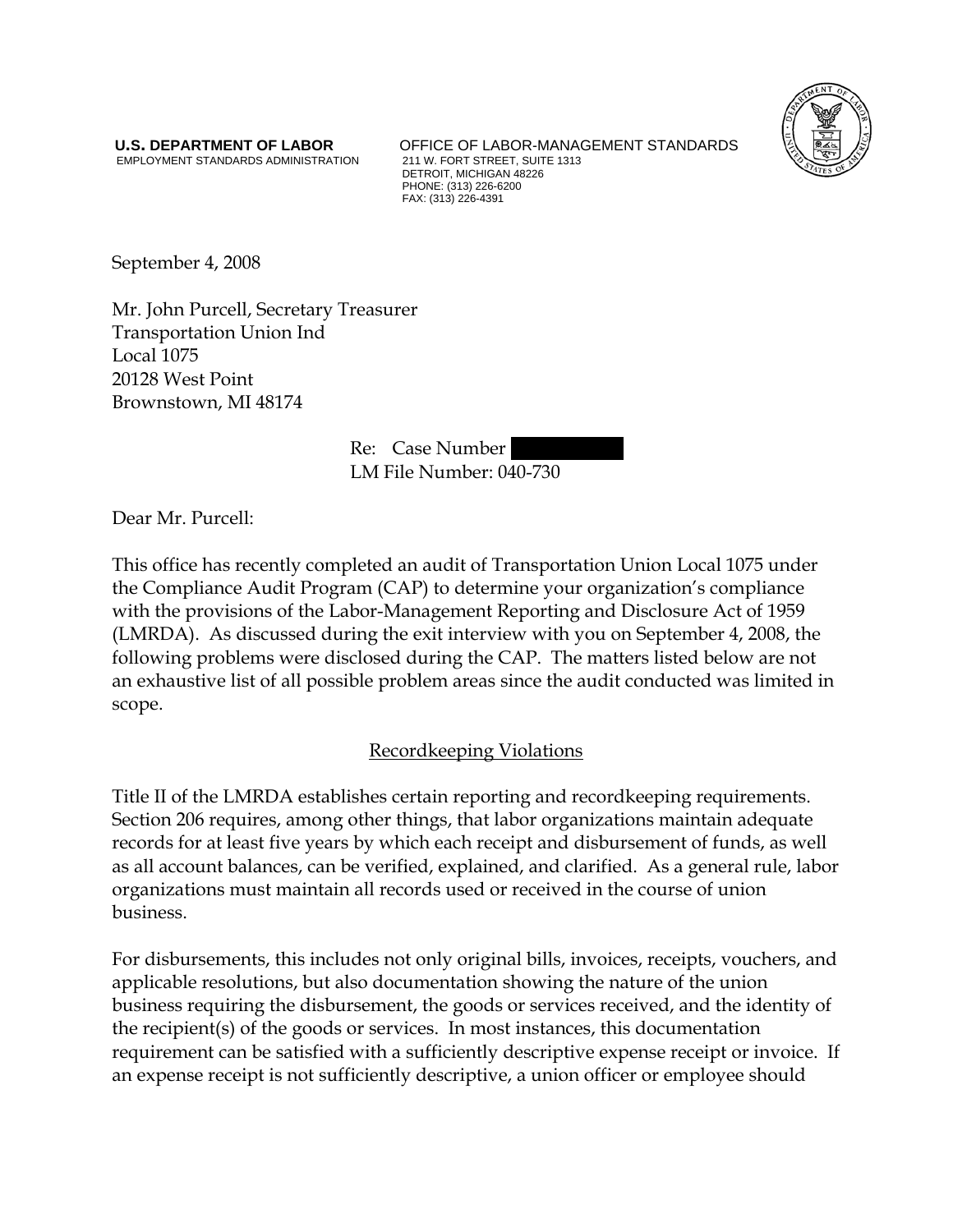Mr. John Purcell September 4, 2008 Page 2 of 3

write a note on it providing the additional information. For money it receives, the labor organization must keep at least one record showing the date, amount, purpose, and source of that money. The labor organization must also retain bank records for all accounts.

The audit of Local 1075's 2006 records revealed the following recordkeeping violations:

1. Lack of Monthly Salary Payment Authorization

Local 2-513 did not maintain records to verify that the monthly salary payments paid to you, Secretary Treasurer Salvatore Parisi, Local Chairman Raymond Townley, and Local Chairman Anthony O'Brien during the audit year were the correct authorized amounts. The International Union Constitution, which you stated governs the practices and procedures of Local 1075, does not contain a provision for the secretary treasurer's and local chairman's monthly salaries. During the audit, the union was unable to provide documentation to support the salaries paid to these officers. The union must keep a record, such as meeting minutes, to show the current wages authorized by the entity or individual in the union with the authority to establish wages.

2. Reimbursed Officer Expenses

Local 1075 did not retain adequate documentation for reimbursed hall rental expenses and reimbursed cell phone expenses incurred by local chairman Raymond Townley totaling at least \$525 and reimbursed cell phone expenses incurred by local chairman Anthony O'Brien totaling at least \$400. As previously noted above, labor organizations must retain original receipts, bills, and vouchers for all disbursements. The president and treasurer (or corresponding principal officers) of your union, who are required to sign your union's LM report, are responsible for properly maintaining union records.

Furthermore, if the payments to Mr. Townley and Mr. O'Brien for the business use of their personal cell phones represents a nonaccountable expense allowance, then Local 1075 must keep at least one record -- perhaps by inclusion in the union's bylaws or in the form of membership or executive board authorizations recorded in meeting minutes -- that clearly explains the union's authorized cell phone reimbursement policy. If, on the other hand, the payments to Mr. Townley and Mr. O'Brien reimbursed them for actual cell phone usage relating to the